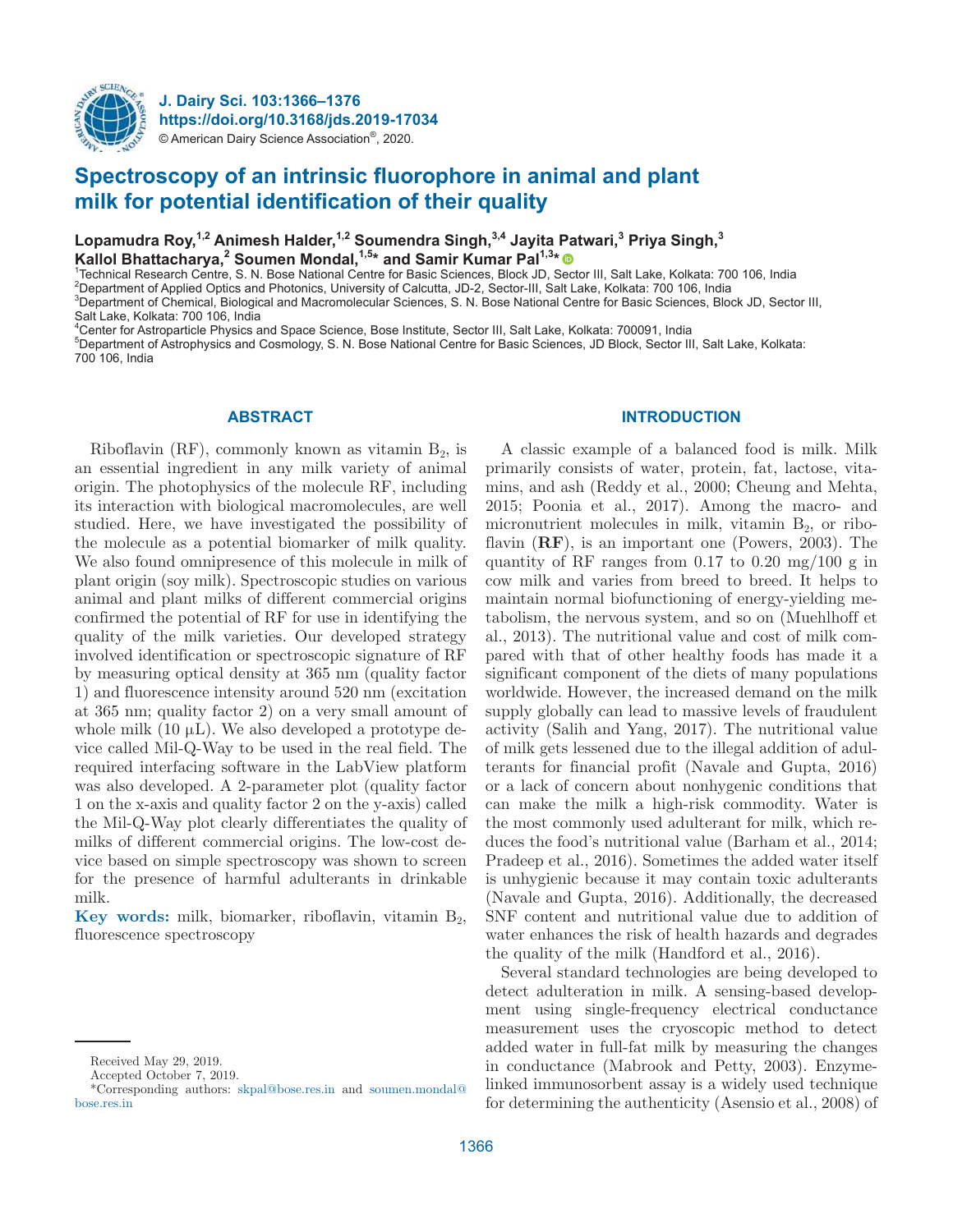a large number of samples and is cheaper and less time consuming compared with PCR, which is a DNA-based method also used in determination of food authenticity. Enzyme-linked immunosorbent assay (Hurley et al., 2004, 2006) and HPLC with electrospray ionization MS (Chen et al., 2004) are capable of detecting adulteration in very similar kinds of milks, such as cow and buffalo or goat and sheep. Milk fat adulteration can be analyzed using gas chromatography (Lipp, 1995). Milk quality has been previously classified using low-cost optical capillaries (Borecki et al., 2009). Another method for detecting raw milk adulteration is MS, in which the MALDI-TOF method is used.  $\alpha$ -Lactalbumin whey protein is considered a biomarker of raw milk in this method (Cozzolino et al., 2001). Near-infrared (Huang et al., 2008) and mid-infrared (De Marchi et al., 2009) spectroscopy techniques are widely used in food and dairy product industries. Previous studies have used the infrared spectroscopic technique to determine melamine in milk (Jawaid et al., 2013) and quality of milk (Bittante et al., 2012).

Compared with the above-mentioned techniques, fluorescence spectroscopy is less expensive and relatively easier because it does not require rigorous sample preparation. In some earlier reports, cow milk adulteration in buffalo milk was identified using the fluorescence intensity of the biomarkers β-carotene and vitamin A (Ullah et al., 2017). Adulteration of milk fat was detected in another report on the basis of changes in the optical characteristics of 3 fluorophore markers (tryptophan, tocopherol, and RF; Ntakatsane et al., 2013). In other reports in which the fluorescence intensity of RF was used to detect the quality, packaging condition, and freshness of yogurt, a decrease in fluorescence intensity of the biomarker RF was correlated with the degradation of the quality of the yogurt (Miquel Becker et al., 2003). The use of RF as a fluorescence marker has been reported earlier, but the method is quite different from ours. Changes in both fluorescence intensity of RF and optical density of milk give us information about adulteration in milk.

In the present work, RF, the intrinsic fluorophore of milk, is shown to be a potential biomarker of quality identification of milk from different farms. Detailed optical spectroscopic in vitro and in vivo (in milk) studies of RF in various environments have been carried out to give enough proof and to establish it as the potential biomarker. We have found that overall optical density at 365 nm represents the colloidal density of milk, which is considered to be quality factor 1 (**Q1**). On the other hand, the fluorescence intensity of milk at 520 nm (excitation at 365 nm) is considered to be quality factor 2 (**Q2**), which indicates the concentration of the biomarker in the milk variety. The interface of the prototype device has been made in the LabVIEW platform (http://www.ni.com/en-in/about-ni.html) for the identification of the origin of milks, including plant varieties from various companies. The sensing device is named Mil-Q-Way throughout this article for ease of reading. "Mil" stands for "measurement," "Q" stands for "quality," and "Way" stands for "time during the retailing process." The measurement of the milk quality that might get adulterated during the retail process was the idea behind such a nomenclature. The introduction of Q1 and Q2 for analysis of milk quality provides the novelty of the present invention and helps to distinguish our invention from the other spectroscopy-based techniques of milk quality detection. Our method, which detects 2 intrinsic properties of the milk components, is more reliable than the methods of detection that deal with only 1 parameter. To our understanding, the developed spectroscopic strategy would be useful for the sensitive detection of milk adulteration.

#### **MATERIALS AND METHODS**

#### *Reagents*

Riboflavin, BSA, and  $L-\alpha$ -phosphatidylcholine (**PC**) were obtained from Sigma-Aldrich (St. Louis, MO). Different types of milks of animal and plant origin were obtained from different commercial firms. Our milk identification library contains milks of various sources, such as Go Daily Milk (Parag Milk Foods Ltd., Andhra Pradesh, India), Soy Milk (Hershey India Privet Limited, MP, India), Amul Standardize Milk (Amul, Gujrat, India), Amul Toned Milk (Amul), and Express Dairy Milk (Express Dairy Company Ltd., Kolkata, India).

### *Preparation of Samples*

A 1  $\mu$ *M* RF solution was prepared in dimethyl sulfoxide, and  $100 \mu M$  solutions of BSA, PC, and BSA-PC mixture were prepared in 50 m*M* phosphate buffer using water from a Millipore system (Millipore, Burlington, MA). Different milk samples were prepared by adding 10 µL of milk to 2 mL of distilled water. For the preparation of adulterated milk stocks, 68 mg of urea, 200 mg of sucrose, and 50 µL of vegetable oil in 1 mL of milk were used. Samples for the experiment were prepared by taking  $10 \mu L$  of adulterated milk from the stock in 2 mL of distilled water.

### *Development of Low-Cost Instrument and Working Principle*

Figure 1a shows a diagram of the Mil-Q-Way, and Figure 1b shows a cross-sectional view of its setup.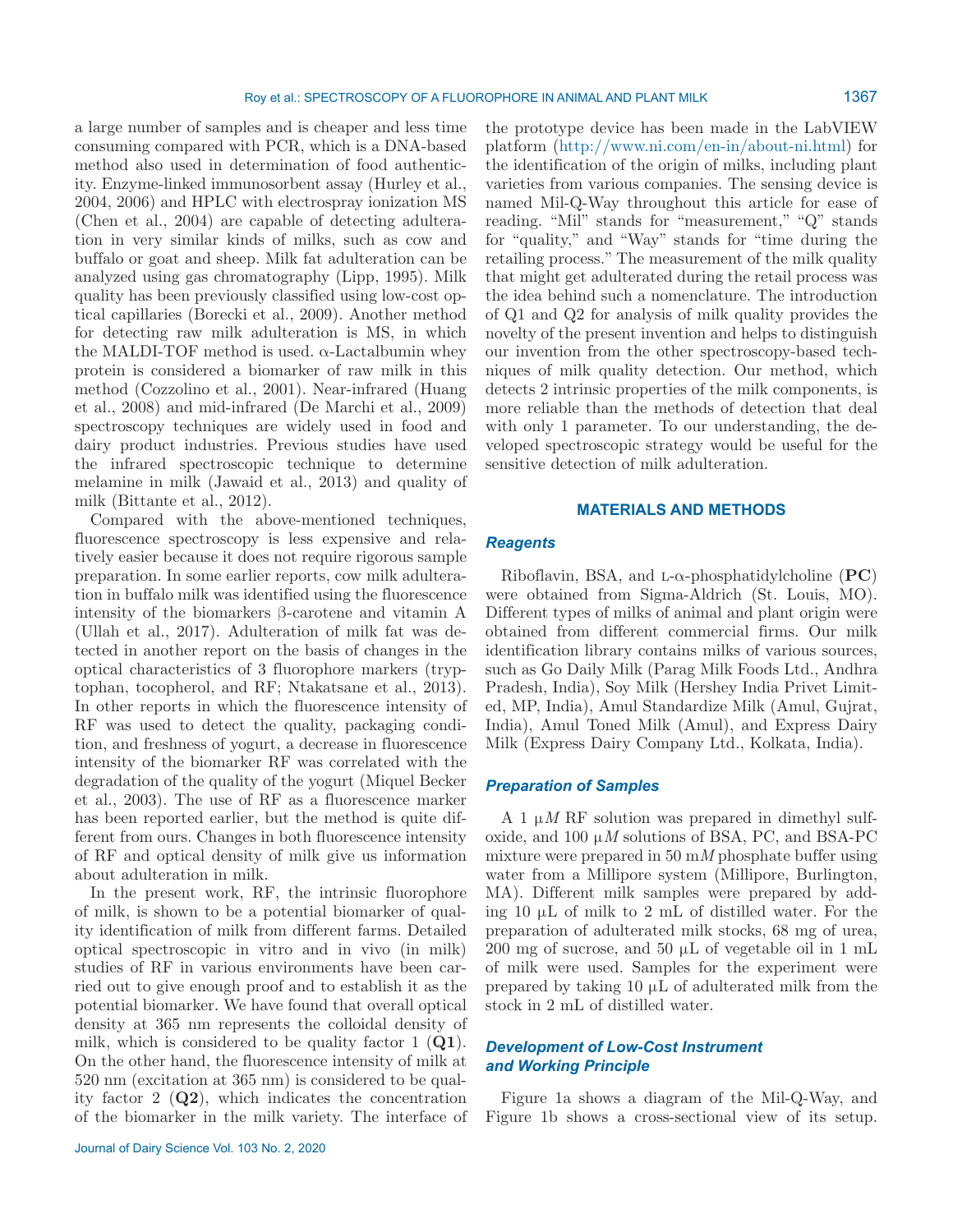

**Figure 1.** (a) Diagram of the Mil-Q-Way and (b) cross-sectional view of its setup. Source: UV light-emitting diode (LED) at 365 nm (2 A maximum, 15 V DC). Detector: photodiode (Adafruit TSL2561, Adafruit Industries, New York, NY) with current ranging from 15 µA (powerdown mode) to 0.5 mA (active-sensing mode). Filter: high-pass filter ( $\lambda_{\text{pass}} > 400$  nm, where  $\lambda_{\text{pass}}$  is the wavelength at which the transmission increases to 50% throughput in the high-pass filter). Spectrometer: Black Comet (StellarNet Inc., Keystone, FL; wavelength range = 200–1,080 nm; dynamic range = 2,000:1 with 6 decades and a charge-coupled device–based detector with 2,048 pixels).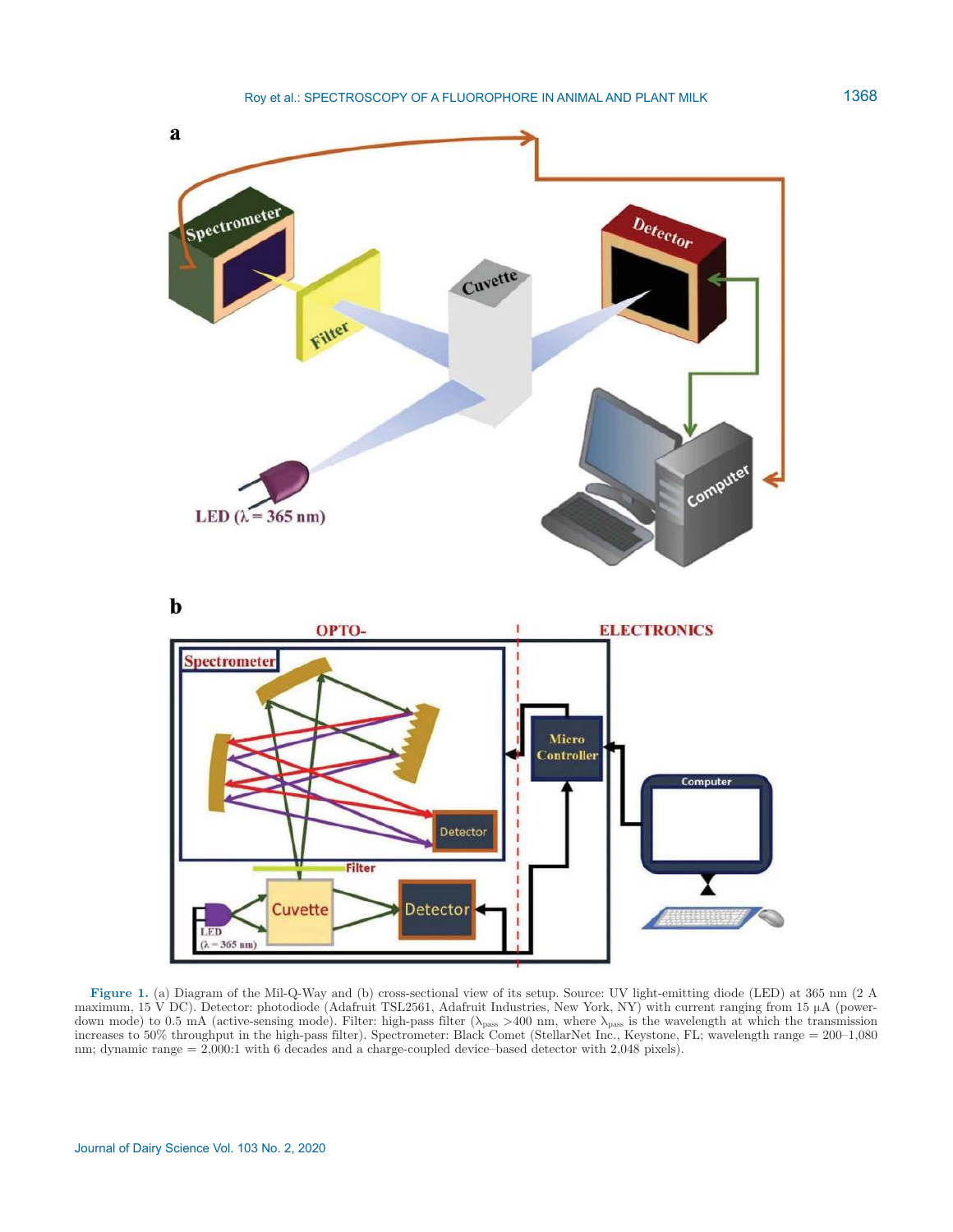Roy et al.: SPECTROSCOPY OF A FLUOROPHORE IN ANIMAL AND PLANT MILK



**Figure 2.** Flow chart of the experiment.  $DDW =$  double-distilled water;  $LED =$  light-emitting diode.

The working principle of the instrument is based on the well-known Beer–Lambert law. A 365-nm UV lightemitting diode (**LED**; 2 A maximum, 15 V DC) is used as the light source to excite the sample. The fluorescence is collected at a 90° angle compared with the excited light beam using a spectrometer (Black-Comet, StellarNet Inc., Keystone, FL; wavelength range  $=$  $200-1.080$  nm; dynamic range  $= 2.000:1$  with 6 decades and a charge-coupled device–based detector with 2,048 pixels), and absorption of the sample is collected using a photodetector [Adafruit TSL2561, Adafruit Industries, New York, NY, with current ranging from  $15 \mu A$ (power-down mode) to 0.5 mA (active-sensing mode)] in the direction of the excited light beam. A high-pass filter ( $\lambda_{\text{pass}} > 400$  nm, where  $\lambda_{\text{pass}}$  is the wavelength at which the transmission increases to 50% throughput in the high-pass filter) is used to absorb the excitation wavelength to reduce the scattering in the fluorescence collection path. The spectrometer, detector, data collection, and processing are controlled using a microcontroller, whereby the LabView interfacing program connects the instrument with the computer system.

#### *Interfacing Software Design*

A LabView-based program is designed to acquire and process data from the instrument via a USB port. A Windows (Microsoft Inc., Redmond, WA)-based onboard computer is used to run the developed software in real time to acquire data. The interface is made to be simple and intuitive. Thus, running the software does not require additional training. After the program is started, it automatically checks the availability and condition of the inbuilt sensors and light sources. If any problem is detected, it terminates itself by prompting an error message. If everything is found to be in an acceptable condition, the program asks the user to provide a sample and waits for the desired action. After the user clicks OK, the UV LED is switched on, and collection of the optical density and fluorescence data is initiated by activating the spectrometer and the photodiode. The same action is repeated for other samples. The data are collected and stored in simple text files for offline analysis, if required.

#### *Data Processing*

To determine the quality of the unknown sample, the instrument must have prior information about a sample of known quality. All of the results obtained for unknown samples in our device are compared with the preloaded results of the known samples. A preloaded data gallery, or soft library, for milk quality detection is an integral part of the instrument. To create the soft library, a sample of one particular commercial origin is tested 5 times, and the Q1 and Q2 values are stored in memory. Fluctuation of the Q1 and Q2 is noted to define a specific area on the Q1–Q2 plot for locating that particular milk. Using the same principle, milks of 6 different commercial origins are localized in the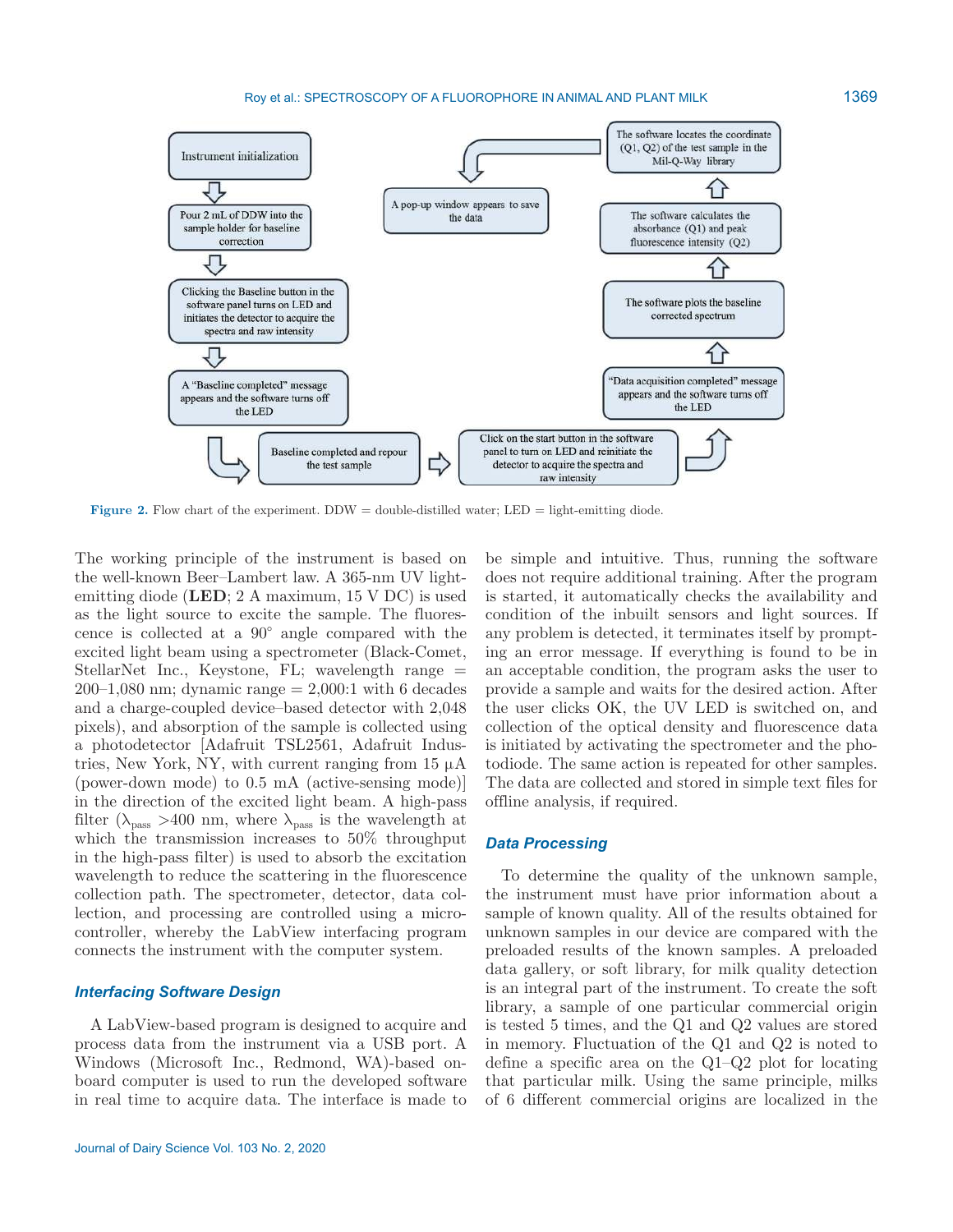

**Figure 3.** (a) Emission spectra of cow and soy milks showing fluorescence (FL.) peak at around 520 nm. (b) Diagram of the timecorrelated single-photon counting (TCSPC) spectrometer.  $L = lens$ ;  $M =$  mirror;  $G =$  grating; HV high-voltage source; MCP-PMT = microchannel plate photomultiplier tube;  $\tilde{T}AC =$  time to amplitude  $converter$ ;  $CFD = constant fraction$  discriminator;  $Amp = amplitude$ tion. (c) Picosecond time-resolved decays of cow and soy milks using the TCSPC spectrometer. Count  $=$  emission count; IRF  $=$  instrument response function;  $\lambda_{em}$  = emission wavelength;  $\lambda_{ex}$  = excitation wavelength.

Q1–Q2 plot; this is considered the reference library in our proposed method. The soft library could be modified according to the aim of the work.

The software calculates the parameters, Q1 and Q2, of unknown milk. After calculation, the software compares these values with a set of preinstalled values from the individual categories of milks available in the library. The data are then plotted online to get the quality index, which indicates their position compared with other available data for samples of known quality. This indexing helps a nonqualified person to estimate the quality of the sample being tested. The software is designed in such a way that after successful completion of the test for a single sample, it automatically asks for the next sample. Figure 2 summarizes the flow of working and data processing.

### *Optical Characterization*

Absorption spectra of samples were recorded using a UV-2600 Shimadzu spectrometer (Shimadzu Corp., Kyoto, Japan) in the wavelength range of 400 to 700 nm. The steady-state emission and excitation spectra were recorded using a Fluorolog fluorimeter (Horiba Jobin Yvon, Irvine, CA). A time-correlated singlephoton counting setup from Edinburgh Instruments (Livingston, UK) was used for time-resolved spectroscopic measurements (see Figure 3b for diagram). A picosecond pulsed laser of 409 nm was the light source, and instrument response function was 90 ps during measurement. The working principle of the instrument has been discussed in detail previously (Lakowicz, 2013). According to the diagram, the start channel of the time to amplitude converter connects the signal coming from the microchannel plate photomultiplier tube via constant fraction discriminator after amplification. Another delay line connects the laser with the stop channel of the time to amplitude converter. All the samples were taken in solvent water during measurement.

## **RESULTS AND DISCUSSION**

Figure 3a shows the normalized steady-state emission spectra of the animal and plant milks. The fluorescence peak appearing at around 520 nm indicates the possibility of the presence of RF molecules in the milk samples of different origins. Comparing the emission spectrum of the milk samples with that of the literature values of RF, it is evident that RF is one of the intrinsically present fluorophores of milk. Figure 3b shows a diagram of the time-correlated single-photon counting spectrometer. This instrument was used to collect the time-resolved fluorescence decay information of the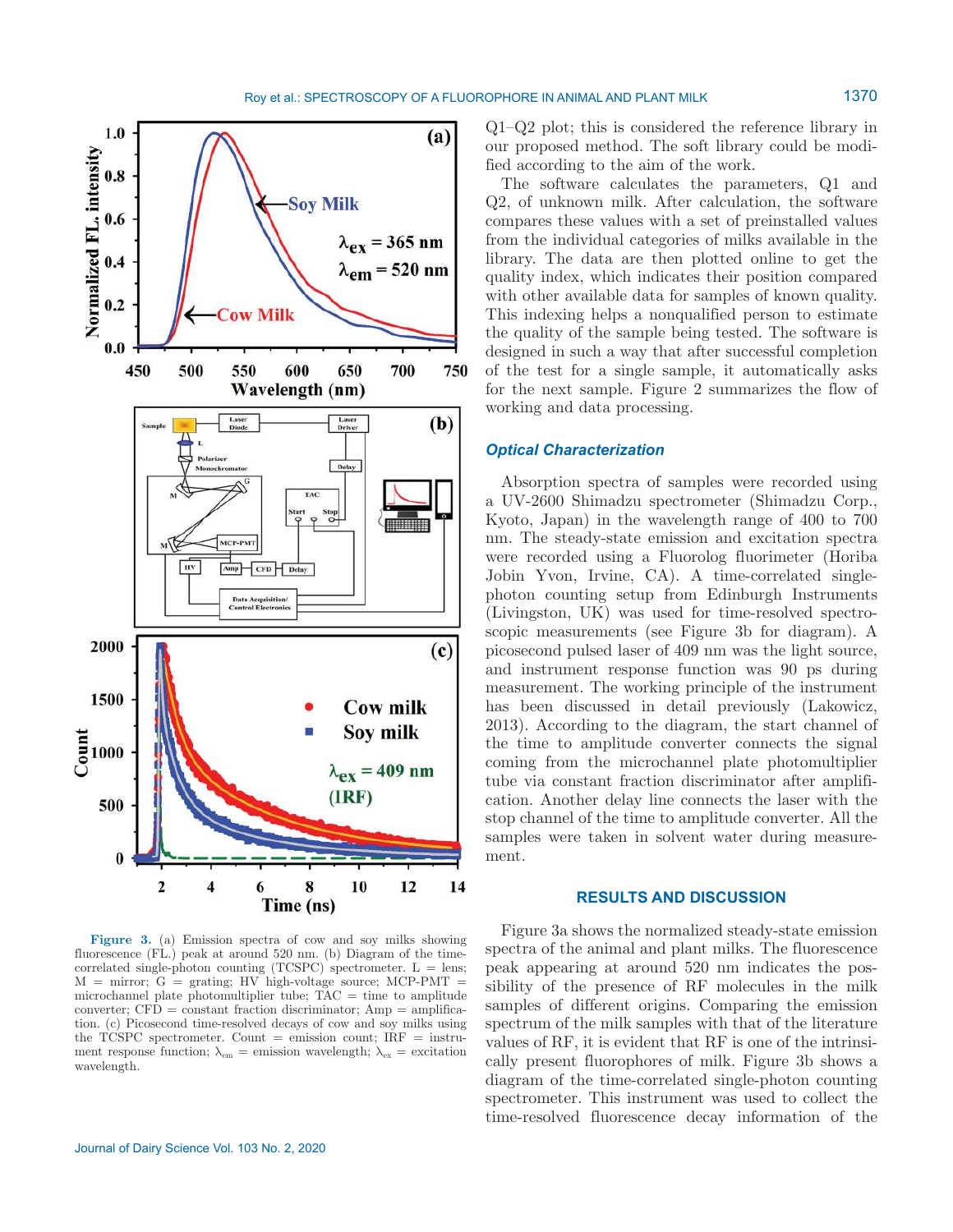#### Roy et al.: SPECTROSCOPY OF A FLUOROPHORE IN ANIMAL AND PLANT MILK

| <b>Table 1.</b> Excited-state lifetime of the different samples |  |
|-----------------------------------------------------------------|--|
|-----------------------------------------------------------------|--|

| Sample <sup>1</sup> | Excitation<br>wavelength (nm) | Emission<br>wavelength (nm) | $\tau_1$ [ns $(\%)$ ] | $\tau_2$ [ns $(\%)$ ] | $\tau_3$ [ns $(\%)$ ] |
|---------------------|-------------------------------|-----------------------------|-----------------------|-----------------------|-----------------------|
| Soy milk            | 409                           | 520                         | 0.08(55)              | 0.63(29)              | 3.55(15.9)            |
| Cow milk            | 409                           | 520                         | 0.52(54.26)           | 4.24(45.74)           |                       |
| RF                  | 409                           | 520                         | 4.47(100)             |                       |                       |
| $RF + BSA$          | 409                           | 520                         | 0.07(46.14)           | 0.71(18.89)           | 4.25(34.97)           |
| $RF + PC$           | 409                           | 520                         | 0.43(20.29)           | 4.25(79.71)           |                       |
| $RF + BSA + PC$     | 409                           | 520                         | 0.06(48.34)           | 0.67(20.46)           | 4.25(31.2)            |

<sup>1</sup>RF = riboflavin; PC = L- $\alpha$ -phosphatidylcholine;  $\tau_1$ ,  $\tau_1$ , and  $\tau_3 = 3$  different time scales corresponding to the fitting of the fluorescence decays.

samples in the present work. Figure 3c shows timeresolved photoluminescence of milk samples of different origins. The corresponding excited state lifetime of the fluorophores present in milk samples is tabulated in Table 1, which clearly indicates that the longer time component (time scale corresponding to the fitting of the fluorescence decay) of milk samples is similar to the reported values of radiative lifetime for RF using a 409-nm light source (Chaudhuri et al., 2015). In building the Mil-Q-Way, a 365-nm UV light source was used to excite the samples. However, earlier reports showed that RF has 2 prominent absorption peaks at 370 and 440 nm and the emission spectra do not differ much depending on the excitation wavelength (Zhang et al., 2012). We used a 365-nm UV LED for our instrument, which does not contradict our time-resolved results. On the other hand, the faster time component of a few





**Figure 4.** (a) Normalized absorption and emission spectra of riboflavin  $(RF)$ . (b) Picosecond time-resolved decays of RF. Count  $=$  emission count;  $\lambda_{ex}$  = excitation wavelength;  $\lambda_{abs}$  = absorption wavelength;  $\lambda_{em}$  = emission wavelength; IRF = instrument response function.

**Figure 5.** Characteristic changes of riboflavin (RF) in different environments (BSA and L- $\alpha$ -phosphatidylcholine, PC) and their mixture examined using (a) emission and (b) picosecond time-resolved decays of RF in those environments. FL.  $=$  fluorescence; Count  $=$  emission count;  $\lambda_{\text{ex}}$  = excitation wavelength.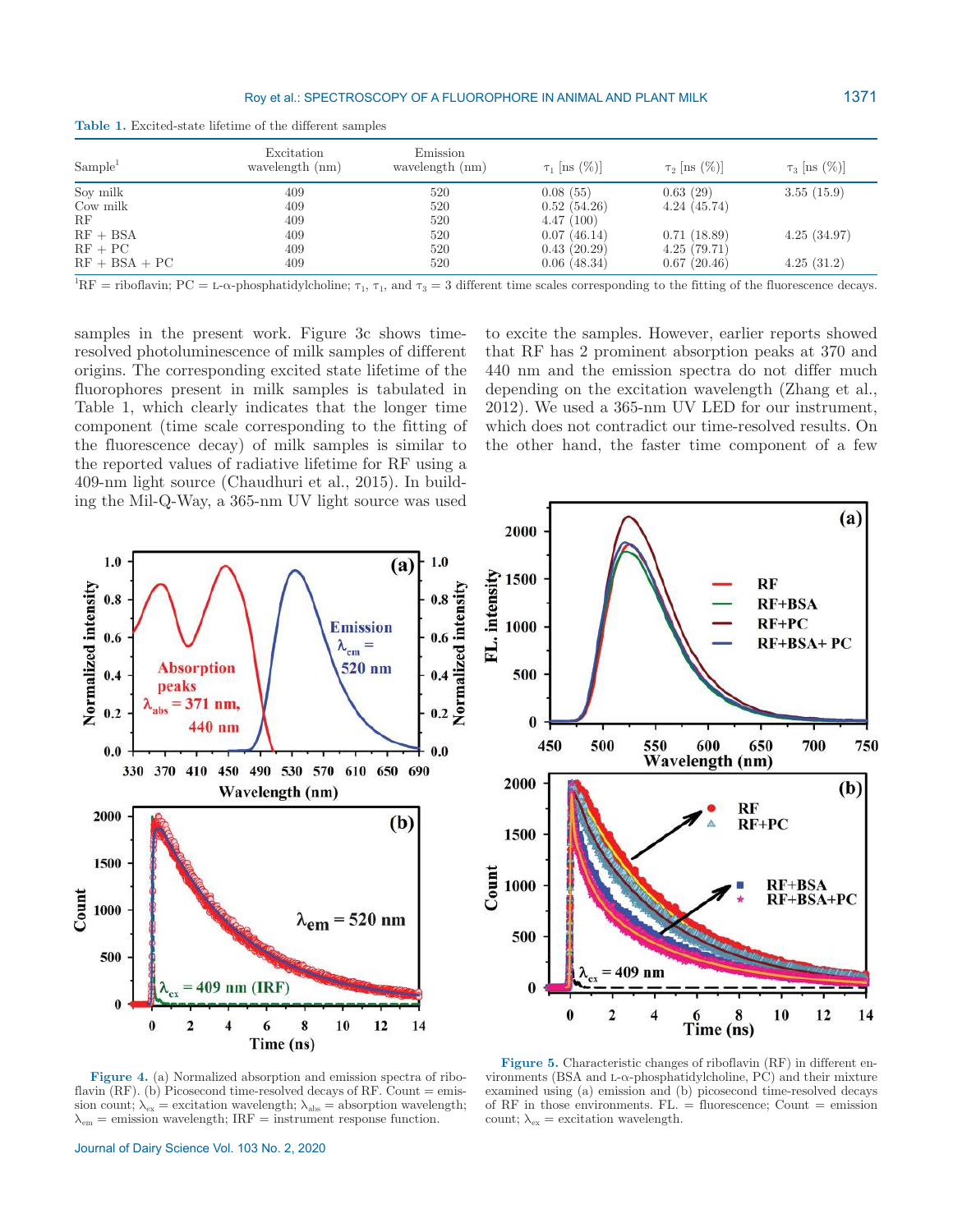hundredths of a picosecond for both cow milk and plant milk does not match to that of pure RF decay time scales. We propose that the interaction of RF molecules with proteins present in the milk samples results in faster decay time (Goswami et al., 2010). From the excited-state lifetime plot of animal and soy milks, it is evident that, compared with animal milk, the protein– RF interaction is higher in soy milk. It is likely that the quantity of the particular protein or the variety of protein present in different milk samples causes quenching of the lifetime of RF molecules. Thus, it is evident from the emission, excitation, and time-resolved fluorescence studies that RF is a potential biomarker to detect milk origin.

To get further evidence of the presence of RF in milk samples of different animal and plant origins, in vitro optical characterization of aqueous RF was carried out. Absorption and fluorescence emission spectra of RF are shown in Figure 4a. Picosecond time-resolved decay is shown in Figure 4b, and Table 1 provides information about the lifetime of RF molecules. Comparing the optical characteristics of RF shown in Figure 4 with those of the milk samples shown in Figure 3, it can be concluded that RF is the molecule responsible for the optical signature of different milk samples. The longer decay time scales for milk samples and for the RF molecule are observed to be the same.

To rationalize the faster component in the fluorescence decay of milk samples, we examined the behavioral changes of RF in different environments. We chose a protein (BSA) and a lipid (PC) for this purpose. We investigated the changes in the emission of the RF molecule upon addition of BSA and PC to get an idea of the interactions occurring in milk samples; the results are shown in Figure 5a. The interaction of the RF molecule with protein and lipid molecules studied in terms of fluorescence decay time is also shown in Figure 5b. Quenching in excited-state lifetime was observed for



**Figure 6.** Emission spectra of (a) cow and (b) soy milk in different dilutions and adulteration. FL. = fluorescence.



**Figure 7.** Picosecond time-resolved decays of (a) cow and (b) soy milks in 50% dilution. Count = emission count;  $IRF =$  instrument response function;  $\lambda_{\text{ex}}$  = excitation wavelength.

Journal of Dairy Science Vol. 103 No. 2, 2020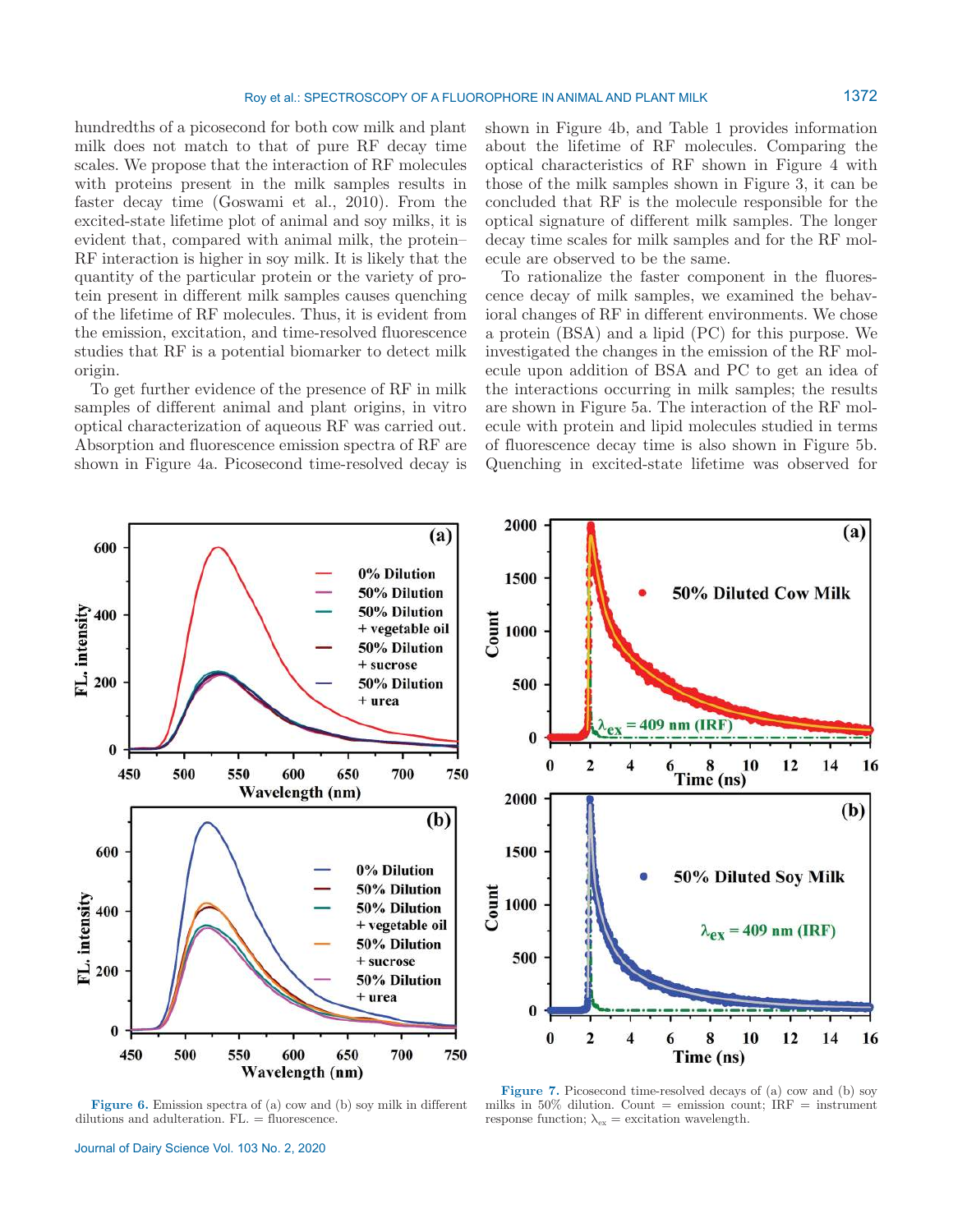

**Figure 8.** (a) The 365-nm light-emitting diode (LED) spectrum and (b) emission spectra of cow milk in different dilutions in the Mil-Q-Way instrument.

the RF sample upon mixing with BSA. The observation is consistent with the fact that RF undergoes a photo-induced charge transfer reaction in the protein environment (Zhong et al., 2001; Rakshit et al., 2012). On the contrary, no significant quenching occurs for RF molecules upon interaction with the lipid PC. The probable electron transfer from RF molecules to the AA of the protein BSA could be responsible for the faster time component in the fluorescence decay, whereas no such interaction is feasible in case of RF and the lipid molecule. This observation proves that the faster excited-state time scales observed in cow milk and soy milk, represented in Figure 3c, are due to the interaction of the biomarker RF and the different proteins present in milk samples. The steady-state emission and timeresolved fluorescence of the adulterated milk from animal and plant origins were investigated to find whether the adulterated milk had the same characteristics as the pure milk. The corresponding results are shown in Figures 6 and 7. The decay time scales are summarized in Table 1. Upon dilution, the steady-state emission intensity of both cow milk and soy milk was decreased due to the decreased concentration of the RF molecules present in the milk sample. However, at the same time, the external adulterates has no effect on the emission intensity, which indicates that RF does not interact with adulterates such as urea, sucrose, or vegetable oil (Figure 6a and b). The excited-state lifetime of the diluted cow milk and soy milk represented in Figure 7a and b shows that the lifetime of RF molecules present in milk samples was not affected upon dilution. This observation leads to the conclusion that the quenching in the steady-state emission of milk samples is due to dilution of RF concentration and not for any specific interaction, in which case the lifetime would also have



**Figure 9.** Lactometer readings of local milk (a) before and (b) after dilution with water. Panel c shows the local milk after adulteration with sugar.

Journal of Dairy Science Vol. 103 No. 2, 2020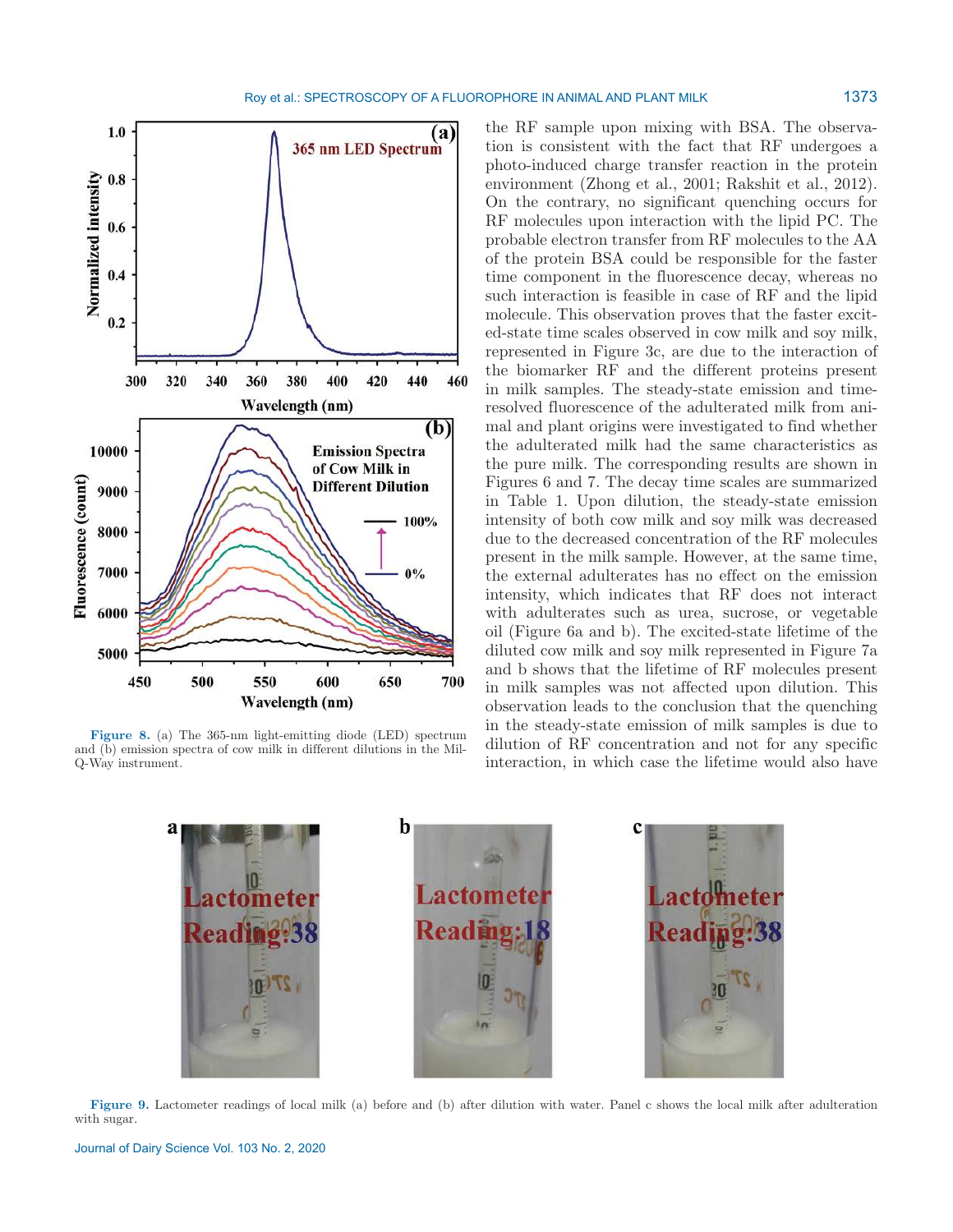

**Figure 10.** Mil-Q-Way plot showing 2 quality factors for milks of different commercial origin. Go Daily Milk (Parag Milk Foods Ltd., Andhra Pradesh, India); Nestle a+ (Nestlé India Ltd., Maharashtra, India); Soy Milk (Hershey India Privet Ltd., MP, India); Amul Standardized Milk (Amul, Gujrat, India); Amul Toned Milk (Amul); Express Dairy Milk (Express Dairy Company Ltd., Kolkata, India). Here, the x-axis shows optical density at 365 nm represents the colloidal density of milk, which is quality factor  $1$  (Q1), whereas the y-axis shows quality factor  $2$  (Q2), which is the fluorescence intensity of milk at 520 nm (excitation at 365 nm). Note the coordinate of the local milk (blue) before and after the dilution, which remains unaltered after adulteration.

been affected. Thus, at 50% dilution, even after giving different types of adulterants, characteristics of pure (100%) milk were not changed (data not shown). The first and main step of adulteration is mixing of water. The densitometer is able to detect the dilution of milk. However, if adulterants are added to maintain the concentration, the densitometer fails to detect that. A unique characteristic of our instrument, the Mil-Q-Way, is that it can distinguish adulteration even after making the SNF of the adulterated milk the same as

that in the pure milk. Figure 8a shows the spectra of 365-nm LED, which was used as an excitation source in our instrument. The RF steady-state emission change was monitored in our instrument at different dilutions of a particular type of animal milk, and the results are shown in Figure 8b. For decreased concentration of RF by the addition of water, fluorescence was found to be decreased. Figure 9 shows the lactometer readings of milk from a local vendor. Figure 10 shows the milk library, named Mil-Q-Way Plot. On the basis of the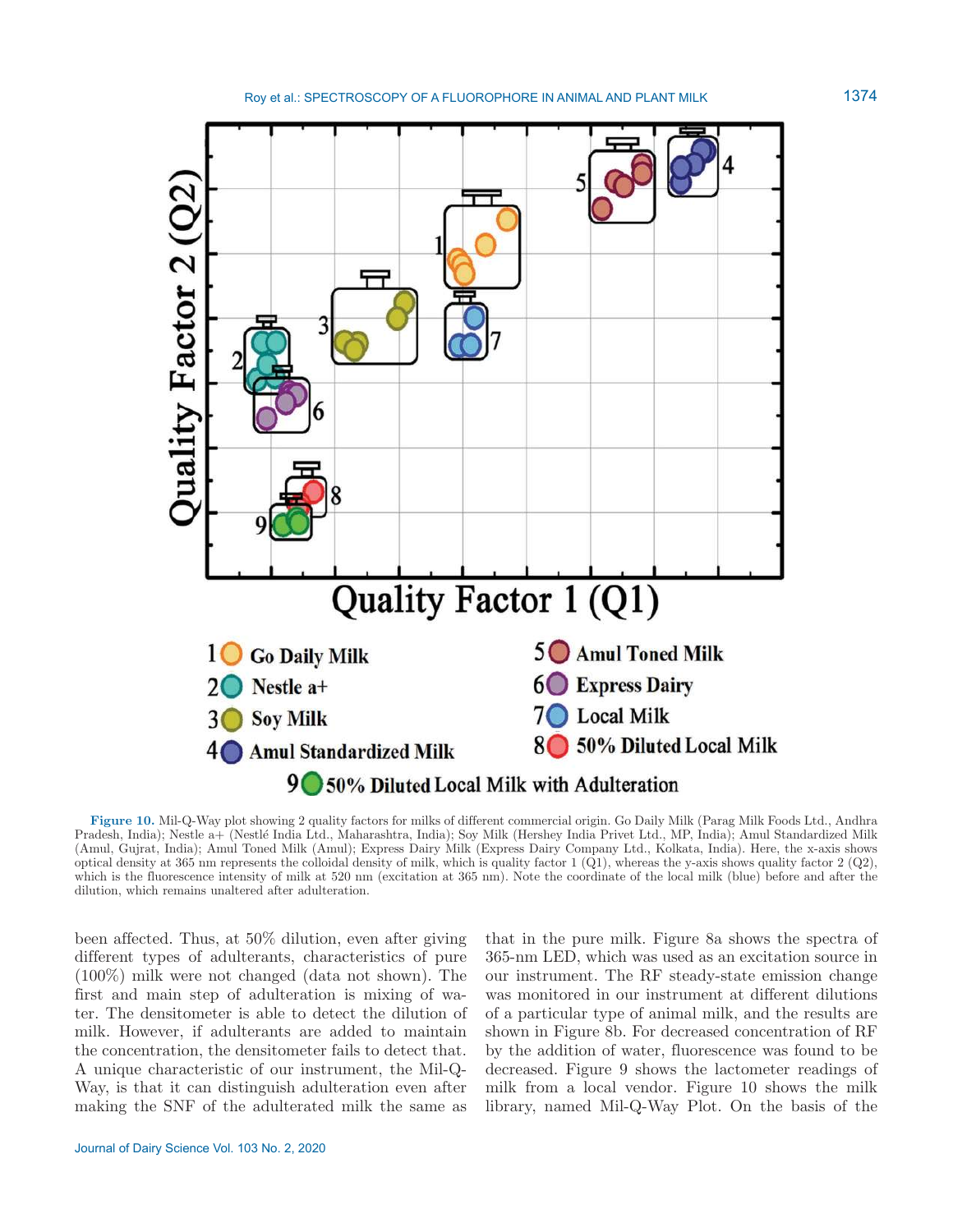emission property of the biomarker RF molecule, which is stable and reliable in different adulterated environments, the library of different types of milks from animal and plant origins from various companies was made using the Mil-Q-Way instrument. It is a 2-parameter plot that includes different milks of various origins and from commercially available sources. Optical density was plotted on the x-axis as Q1, whereas the fluorescence of the sample coming from the RF molecules was plotted in the y-axis as Q2. By comparing the data of a milk sample (no brand) from a local vendor with the data already loaded in the library, the quality of the particular milk can easily be identified using our instrument. The origin of the local milk sample can also be identified using the similar method. We found that the quality of the local milk is close to that of the Go Daily Milk brand. We half-diluted the local milk with water, and the lactometer reading was 38 to 18 (Figure 9a and b). The Q1 and Q2 values are reduced to 0.303 from 0.8163 and to 433,814.64 from 944,557.31 (Figure 10). We added SNF (sucrose) to make the density similar to the original value of 38 (Figure 9c). The prepared sample was considered to be a model of adulterated milk as shown in Figure 10 (sky blue dot). Hence, the location of the sample in the Mil-Q-Way library does not change appreciably, which indicates the signified shift from the original quality of the local milk variety. For evaluation of the model sensitivity and specificity, Bland-Altman analysis (Altman and Bland, 1994) was used. This method gives  $\sim 90\%$  sensitivity and  $\sim 100\%$ specificity in identifying the milk type. Thus, we believe that our instrument provides a much easier solution for detecting milk adulteration than the available high-cost and complicated technologies.

# **CONCLUSIONS**

In this work, we present a unique spectroscopic strategy for distinguishing different types of milk of different commercial origins even if the SNF of the adulterated milk is manipulated to be the same as that of pure milk. We made a soft library on the basis of the colloidal particles present in the milk and from the fluorescence intensity of the biomarker RF molecules. The positive side of this technology is that the library can be modified per the requirements of the user. Using this strategy, milk quality on a daily basis or in different lactation periods could be analyzed. Also, the packing date of the packed milk could be cross-checked using this technology. Here, different types of milk from different companies have been used and adopted as the standard milks. The origin of milks could be further examined and investigated with different types of milks from different breeds and cattle as well. The technology and instrumentation could be further modified to reduce the manufacturing cost of the instrument.

### **ACKNOWLEDGMENTS**

We are grateful for financial grants EMR/2016/004698 from the Department of Science and Technology, Science and Engineering Research Board (New Delhi, India) and BT/PR11534/NNT/28/766/2014 from the Department of Biotechnology (New Delhi, India).

# **REFERENCES**

- Altman, D. G., and J. M. Bland. 1994. Diagnostic tests. 1: Sensitivity and specificity. BMJ 308:1552. https://doi.org/10.1136/bmj.308 .6943 .1552.
- Asensio, L., I. González, T. García, and R. Martín. 2008. Determination of food authenticity by enzyme-linked immunosorbent assay (ELISA). Food Control 19:1–8. https: / / doi .org/ 10 .1016/ j .foodcont .2007 .02 .010.
- Barham, G. S., M. Khaskheli, A. H. Soomro, and Z. A. Nizamani. 2014. Detection and extent of extraneous water and adulteration in milk consumed at Hyderabad, Pakistan. J. Food Nutr. Sci. 2:47– 52. https://doi.org/10.11648/j.jfns.20140202.15.
- Bittante, G., M. Penasa, and A. Cecchinato. 2012. Invited review: Genetics and modeling of milk coagulation properties. J. Dairy Sci. 95:6843–6870. https: / / doi .org/ 10 .3168/ jds .2012 -5507.
- Borecki, M., M. Szmidt, M. K. Pawłowski, M. Bebłowska, T. Niemiec, and P. Wrzosek. 2009. A method of testing the quality of milk using optical capillaries. Photonics Lett. Pol. 1:37–39.
- Chaudhuri, S., S. Sardar, D. Bagchi, S. S. Singha, P. Lemmens, and S. K. Pal. 2015. Sensitization of an endogenous photosensitizer: Electronic spectroscopy of riboflavin in the proximity of semiconductor, insulator, and metal nanoparticles. J. Phys. Chem. A 119:4162–4169. https: / / doi .org/ 10 .1021/ acs .jpca .5b03021.
- Chen, R. K., L. W. Chang, Y. Y. Chung, M. H. Lee, and Y. C. Ling. 2004. Quantification of cow milk adulteration in goat milk using high-performance liquid chromatography with electrospray ionization mass spectrometry. Rapid Commun. Mass Spectrom. 18:1167–1171. https: / / doi .org/ 10 .1002/ rcm .1460.
- Cheung, P. C. K., and B. M. Mehta. 2015. Handbook of Food Chemistry. Springer-Verlag Berlin Heidelberg, Berlin, Germany.
- Cozzolino, R., S. Passalacqua, S. Salemi, P. Malvagna, E. Spina, and D. Garozzo. 2001. Identification of adulteration in milk by matrixassisted laser desorption/ionization time-of-flight mass spectrometry. J. Mass Spectrom. 36:1031-1037. https://doi.org/10.1002/ jms .206.
- De Marchi, M., C. C. Fagan, C. O'donnell, A. Cecchinato, R. Dal Zotto, M. Cassandro, M. Penasa, and G. Bittante. 2009. Prediction of coagulation properties, titratable acidity, and pH of bovine milk using mid-infrared spectroscopy. J. Dairy Sci. 92:423–432. https://doi.org/10.3168/jds.2008-1163.
- Goswami, N., A. Makhal, and S. K. Pal. 2010. Toward an alternative intrinsic probe for spectroscopic characterization of a protein. J. Phys. Chem. B 114:15236–15243. https: / / doi .org/ 10 .1021/ jp105943d.
- Handford, C. E., K. Campbell, and C. T. Elliott. 2016. Impacts of milk fraud on food safety and nutrition with special emphasis on developing countries. Compr. Rev. Food Sci. Food Saf. 15:130–142. https://doi.org/10.1111/1541-4337.12181.
- Huang, H., H. Yu, H. Xu, and Y. Ying. 2008. Near infrared spectroscopy for on/in-line monitoring of quality in foods and beverages: A review. J. Food Eng. 87:303–313. https: / / doi .org/ 10 .1016/ j .jfoodeng .2007 .12 .022.